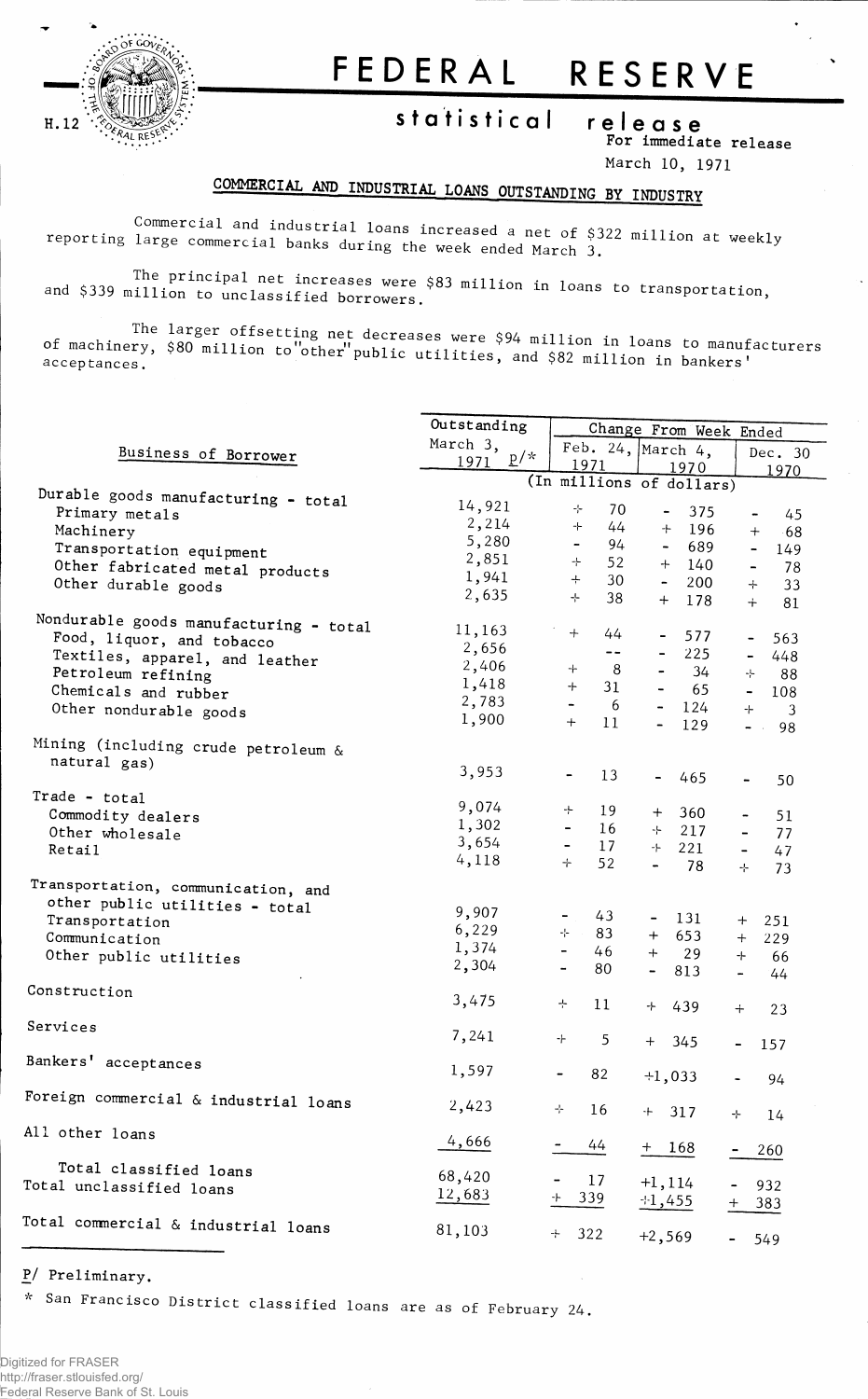H.12(a) COMMERCIAL AMD INDUSTRIAL LOANS OUTSTANDING AT A SAMPLE OF WEEKLY REPORTING

LARGE COMMERCIAL BANKS BY INDUSTRY AND FEDERAL RESERVE DISTRICT, WEEK ENDED MARCH 3, 1971

 $\pmb{\gamma}$ 

| 'Th mettions or dottails                              |                |        |        |              |           |       |                |                    |               |              |        |        |                    |
|-------------------------------------------------------|----------------|--------|--------|--------------|-----------|-------|----------------|--------------------|---------------|--------------|--------|--------|--------------------|
| Business of Borrower                                  | All Dis.       | Boston | New    | Phila-Cleve- |           | Rich- |                | Atlanta Chicago    | St.           | Minne-       | Kansas | Dallas | San                |
|                                                       | tricts         |        | York   | delphia      | land      | mond  |                |                    | Louis         | apolis       | City   |        | $ $ Francisco $2/$ |
| Durable goods manufacturing - total<br>Primary metals | 14,921         | 627    | 6,244  |              | 615 1,335 | 277   | 276            | 2,712              | 196           | 165          | 141    | 310    | 2,023              |
| Machinery                                             | 2,214          | 49     | 1,071  | 78           | 314       | 23    | 27             | 364                | 47            | -7           | -5     | 38     | 191                |
| Transportation equipment                              | 5,280          | 286    | 2,298  | 167          | 446       | 82    | 62             | 1,080              | 36            | 69           | 28     | 81     | 645                |
| Other fabricated metal products                       | 2,851          | 87     | 1,428  | 89           | 215       | 28    | 49             | 375                | 10            | 10           | 19     | 42     | 499                |
| Other durable goods                                   | 1,941          | 88     | 528    | 153          | 194       | 50    | 75             | 490                | 32            | 37           | 47     | 53     | 194                |
|                                                       | 2,635          | 117    | 919    | 128          | 166       | 94    | 63             | 403                | 71            | 42           | 42     | 96     | 494                |
| Nondurable goods manufacturing - total                | 11,163         | 672    | 5,359  | 481          | 380       | 407   | 376            | 1,578              | 267           | 153          | 132    | 255    | 1,103              |
| Food, liquor, and tobacco                             | 2,656          | 112    | 904    | 77           | -63       | 87    | 100            | 513                | 78            | 84           | 50     | 66     | 522                |
| Textiles, apparel, and leather                        | 2,406          | 316    | 1,138  | 137          | 37        | 190   | 139            | 201                | 64            | 18           | 13     | 38     | 115                |
| Petroleum refining<br>Chemicals and rubber            | 1,418          | 20     | 768    | 35           | 47        | 15    | 15             | 222                | 24            | 8            | 25     | 55     | 184                |
| Other nondurable goods                                | 2,783          | 110    | 1,721  | 117          | 137       | 52    | 50             | 329                | 39            | 15           | 23     | 50     | 140                |
|                                                       | 1,900          | 114    | 828    | 115          | 96        | 63    | 72             | 313                | 62            | 28           | 21     | 46     | 142                |
| Mining (including crude petroleum and                 |                |        |        |              |           |       |                |                    |               |              |        |        |                    |
| natural gas)                                          | 3,953          | 59     | 2,275  | 49           | 213       | 8     | 45             | 424                | 24            | 8            | 118    | 447    | 283                |
| Trade - total                                         | 9,074          | 575    | 2,944  | 448          | 502       | 517   | 508            | 1,187              | 288           | 218          | 297    | 351    | 1,239              |
| Commodity dealers                                     | 1,302          | 30     | 585    | 55           | 14        | 59    | 24             | 147                | 78            | 98           | 42     | 57     | 113                |
| Other wholesale                                       | 3,654          | 256    | 1,204  | 163          | 220       | 204   | 239            | 504                | 94            | 45           | 105    | 155    | 465                |
| Retail                                                | 4,118          | 289    | 1,155  | 230          | 268       | 254   | 245            | 536                | 116           | 75           | 150    | 139    | 661                |
| Transportation, communication, & other                |                |        |        |              |           |       |                |                    |               |              |        |        |                    |
| public utilities                                      | 9,907          | 394    | 4,863  | 318          | 545       | 387   | 318            | 1,158              | 223           | 103          | 127    | 248    | 1,223              |
| Transportation                                        | 6,229          | 177    | 3,024  | 147          | 316       | 201   | 221            | 782                | 151           | 71           | 70     | 142    | 927                |
| Communication                                         | 1,374          | 63     | 613    | 70           | 91        | 82    | 27             | 118                | 29            | 4            | 30     | 54     | 193                |
| Other public utilities                                | 2,304          | 154    | 1,226  | 101          | 138       | 104   | 70             | 258                | 43            | 28           | 27     | 52     | 103                |
| Construction                                          | 3,475          | 92     | 881    | 267          | 246       | 247   | 190            | 268                | 137           | 62           | 107    | 385    | 593                |
| Services                                              | 7,241          | 422    | 2,298  | 638          | 338       | 220   | 344            | 722                | 240           | 164          | 168    | 307    | 1,380              |
| Bankers' acceptances                                  | 1,597          | 38     | 773    | 74           | 44        | 8     | $\overline{7}$ | 343                | $- -$         | $\mathbf{1}$ | 29     | 42     | 238                |
| Foreign commercial and industrial loans               | 2,423          | 57     | 1,752  | 58           | 51        | 25    | 26             | 314                | $\frac{1}{2}$ | 5            | $-$    | 30     | 105                |
| All other loans                                       | 4,666          | 115    | 1,794  | 9            | 459       | 315   | 132            | 432                | 105           | 6            | 34     | 183    | 1,082              |
| Total classified loans                                | 68,420         | 3,051  | 29,183 | 2,957 4,113  |           | 2,411 | 2,222          | 9,138              | 1,480         | 885 1,153    |        | 2,558  | 9,269              |
| Total unclassified loans                              | 12,683         | 457    | 1,048  | 266          | 796       | 708   | 626            | 1.587              | 280           | 66           | 348    | 607    | 5.894              |
| Total commercial and industrial loans                 | $81,103$ 3,508 |        | 30,231 | 3,223 4.909  |           |       |                | 3,119 2,848 10,725 | 1,760         | 951 1.501    |        | 3.165  | 15,163             |

 $p/$  Preliminary. Final totals will appear in the F.  $\overline{\star}$  Classified loans are as of February 24. San Francisco District final figures appear in a release of that Reserve Bank.

Digitized for FRASER http://fraser.stlouisfed.org/ Federal Reserve Bank of St. Louis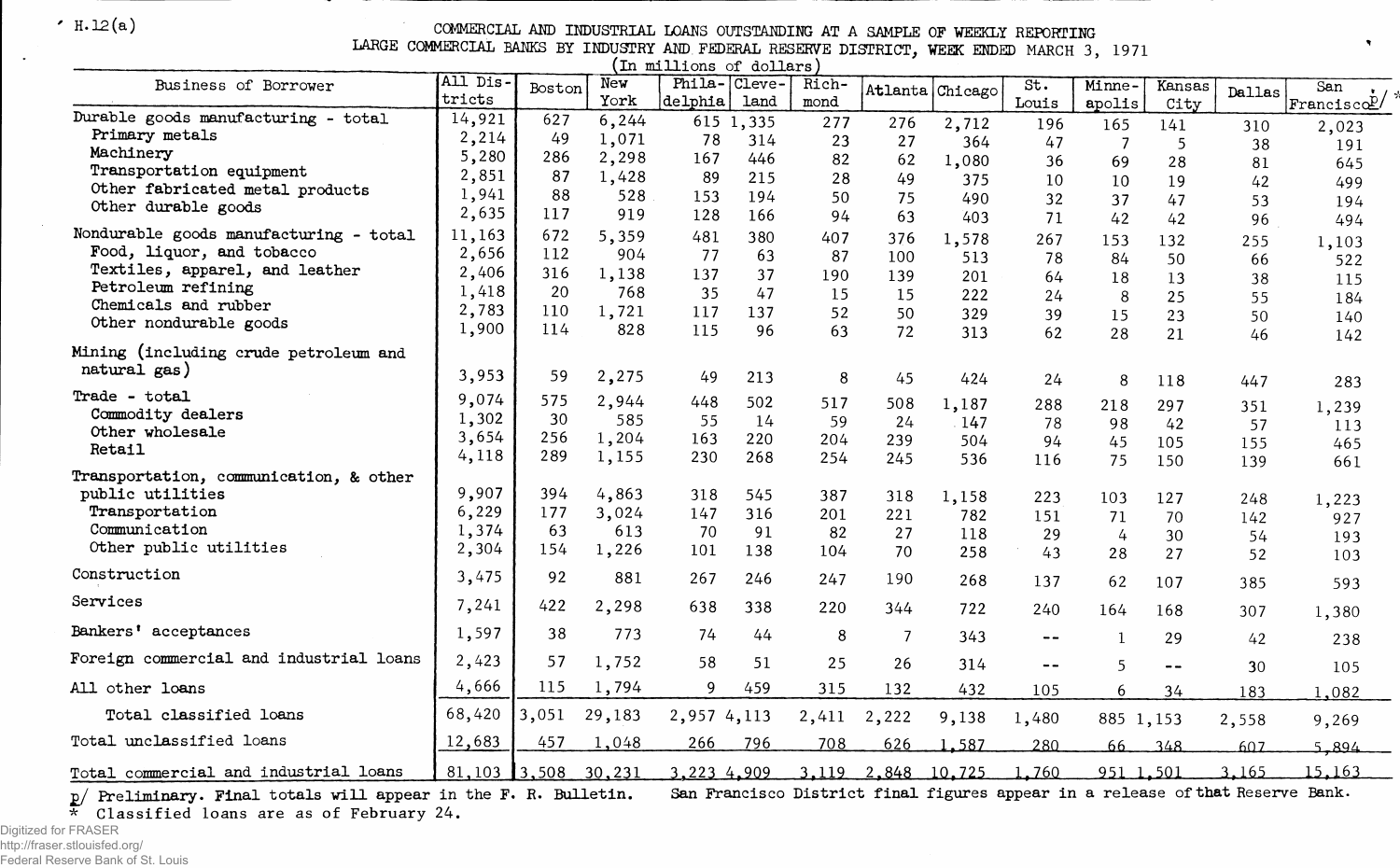For immediate release March 10, 1971

## .12b COMMERCIAL AND INDUSTRIAL TERM LOANS OUTSTANDING BY INDUSTRY

Total business term loans were \$32,553 million as of February. This was an increase of \$415 million over the comparable data a year ago and a decrease of \$16 million from the last Wednesday in January.

The principal net changes in term loans during February were \$115 million in loans to manufacturers of'bther"durable goods, and \$84 million to the mining industry including crude petroleum and natural gas.

The total of all business term loans on February 24 represented approximately 49 percent of total of business loans outstanding at large commercial banks reporting in the series.

|                                        | Percent of  | Term Loans  |                          |                          |                  | Change From Month Ended  |                              |                 |
|----------------------------------------|-------------|-------------|--------------------------|--------------------------|------------------|--------------------------|------------------------------|-----------------|
|                                        | Total Busi- | Feb. $24$ , |                          |                          |                  | Jan. 27, Feb. 25,        |                              | Dec.30,         |
| Business of Borrower                   | ness Loans  | 1971        |                          | 1971                     |                  | 1970                     |                              | 1970            |
|                                        | (%)         |             |                          |                          |                  | (In millions of dollars) |                              |                 |
| Durable goods manufacturing - total    | 53          | 7,800       | $\ddot{}$                | 86                       | $+$              | 163                      |                              | $+ 128$         |
| Primary metals                         | 72          | 1,564       | $+$                      | 20                       | $+$              | 131                      | -⊱                           | 37              |
| Machinery                              | 49          | 2,634       | $\blacksquare$           | 32                       | $\blacksquare$   | 112                      | $\blacksquare$               | 47              |
| Transportation equipment               | 58          | 1,633       | $\blacksquare$           | 14                       | ÷                | 84                       |                              | $\sim$ $\sim$   |
| Other fabricated metal products        | 39          | 747         |                          | $\mathbf{3}$             | $\blacksquare$   | 14                       | $+$                          | $5\overline{5}$ |
| Other durable goods                    | 47          | 1,222       | $+$                      | 115                      | $+$              | 74                       | $+$                          | 133             |
| Nondurable goods manufacturing - total | 51          | 5,722       | -                        | 8                        | $\blacksquare$   | 202                      | $\blacksquare$               | 153             |
| Food, liquor, and tobacco              | 37          | 971         | $+$                      | 22                       | $+$              | 5 <sub>1</sub>           | $\qquad \qquad \blacksquare$ | 14              |
| Textiles, apparel, and leather         | 27          | 659         | $\overline{\phantom{a}}$ | 15                       |                  | 62                       | $+$                          | $\overline{2}$  |
| Petroleum refining                     | 82          | 1,142       |                          | 49                       |                  | 77                       | $\sim$ $-$                   | 71              |
| Chemicals and rubber                   | 66          | 1,834       | $+$                      | 34                       | $\blacksquare$   | 63                       | $\sim$                       | 15              |
| Other nondurable goods                 | 59          | 1,116       |                          | $-1$                     |                  | 5                        | $\overline{\phantom{a}}$     | 55              |
| Mining (including crude petroleum &    |             |             |                          |                          |                  |                          |                              |                 |
| natural gas)                           | 82          | 3,270       |                          | 84                       |                  | 493                      |                              | 56              |
| Trade - total                          | 25          | 2,292       |                          | 20                       | $^{+}$           | 209                      | $+$                          | 58              |
| Commodity dealers                      | 6           | 79          |                          | $- -$                    |                  | $\bf{1}$                 |                              | --              |
| Other wholesale                        | 21          | 754         |                          | 29                       | $+$              | 25                       | $\overline{\phantom{a}}$     | $\overline{2}$  |
| Retail                                 | 36          | 1,459       | $+$                      | 9                        | $+$              | 185                      | $+$                          | 60              |
| Transportation, communication, and     |             |             |                          |                          |                  |                          |                              |                 |
| other public utilities - total         | 62          | 6,217       | $+$                      | 59                       | $+$              | 174                      | $+$                          | 220             |
| Transportation                         | 77          | 4,763       | $+$                      | 32                       | $+$              | 438                      | $+$                          | 199             |
| Communication                          | 28          | 398         |                          | $\overline{\phantom{a}}$ |                  | 75                       |                              | 17              |
| Other public utilities                 | 44          | 1,056       | ┿                        | 27                       | $\blacksquare$   | 189                      | $+$                          | 38              |
| Construction                           | 31          | 1,063       | $^{+}$                   | 15                       | $^{+}$           | 171                      | $\ddot{}$                    | $-19$           |
| Services                               | 44          | 3,154       |                          | 32                       | $+$              | 194                      | $\overline{\phantom{a}}$     | 55              |
| Foreign commercial & industrial loans  | 71          | 1,716       |                          | $\overline{7}$           | $+$              | 141                      |                              | --              |
| All other loans                        | 28          | 1,319       |                          | 25                       | $\boldsymbol{+}$ | 58                       | $+$                          | 34              |
| Total term loans outstanding           | 49          | 32,553      |                          | 16                       | $+$              | 415                      | $^{+}$                       | 195             |

/ Preliminary.